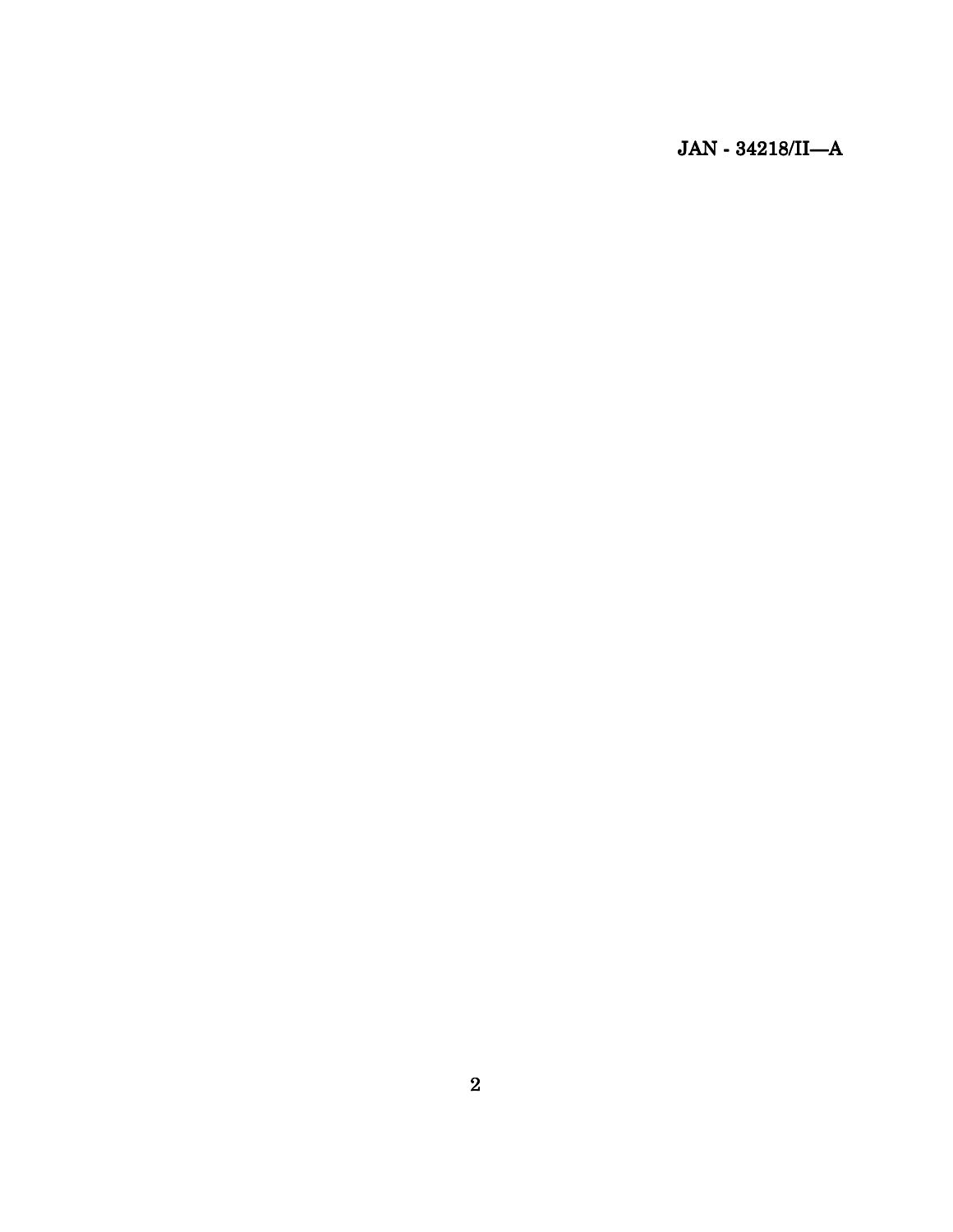# Life Science Paper II

#### Time Allowed : 75 Minutes] [Maximum Marks : 100

Note : This Paper contains Fifty (50) multiple choice questions. Each question carries Two  $(2)$  marks. Attempt All questions.

1. Difference in chromosomal determination of sex between Drosophila and human is because : (A) In Drosophila, the ratio of X chromosome to autosome determines maleness or femaleness whereas in human, the Y chromosome determines maleness. (B) As seen in human, mere presence of two X chromosomes triggers female developmental pathway in Drosophila. (C) In both human and Drosophila the Y chromosome determines maleness (D) As seen in Drosophila, presence of single X chromosome in the absence of Y chromosome can 2. Order of stages in cell cycle is : (A) S, G1, G2, M (B) M, G1, G2, S (C) G1, S, G2, M (D) G2, M, S, G1 3. A bacterium is found to lack catalase, peroxidase and superoxide dismutase. Which of the following statements best describes this bacterium ? (A) This bacterium is highly virulent. (B) This bacterium does not produce superoxide. (C) This bacterium is an obligate anaerobe. (D) This bacterium is an obligate

aerobe.

tigger maleness in human.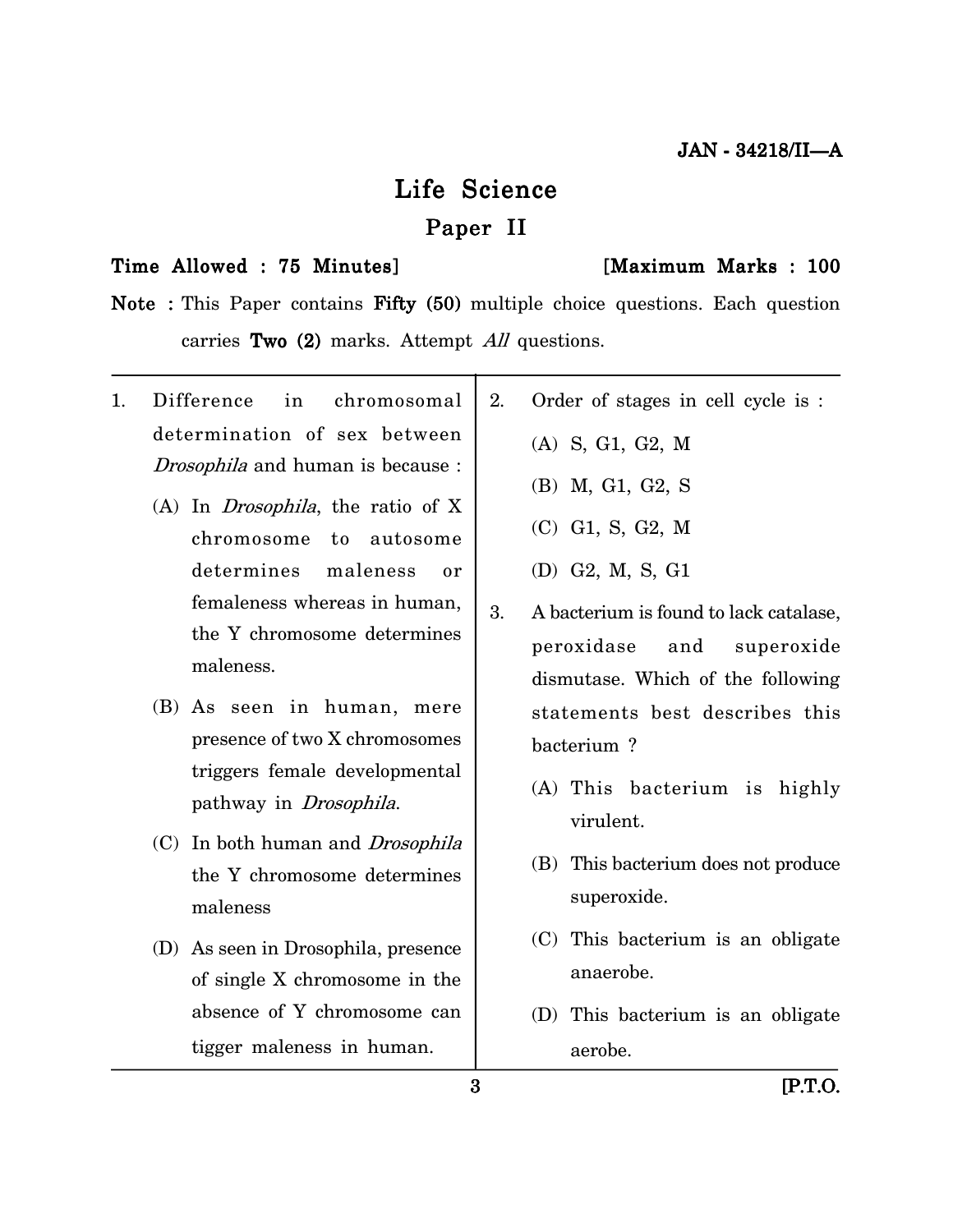- 4. Characteristics of intracellular receptors that regulate gene transcription include the following, except :
	- (A) It has a DNA binding site.
	- (B) It has an extracellular ligand binding site.
	- (C) It may be signaled by lipid.
	- (D) It has a transcription activating domain.
- 5. Ac-Ds system in corn involves dissociation of gene located on :
	- (A)  $9^{th}$  chromosome
	- (B)  $5^{\text{th}}$  chromosome
	- (C)  $7<sup>th</sup>$  chromosome
	- (D)  $13^{\text{th}}$  chromosome
- 6. During mitosis, Anaphase promoting complex (APC) is involved in regulating :
	- (A) Separation of sister chromatids only
	- (B) Separation of sister chromatids and exit from mitosis
	- (C) Formation of polar microtubules
	- (D) Formation of actin rings during cytokinesis
- 7. Wolffian lens regeneration is Amphibia is an example of :
	- (A) Differentiation only
	- (B) De-differentiation only
	- (C) De-differentiation followed by proliferation
	- (D) Trans-differentiation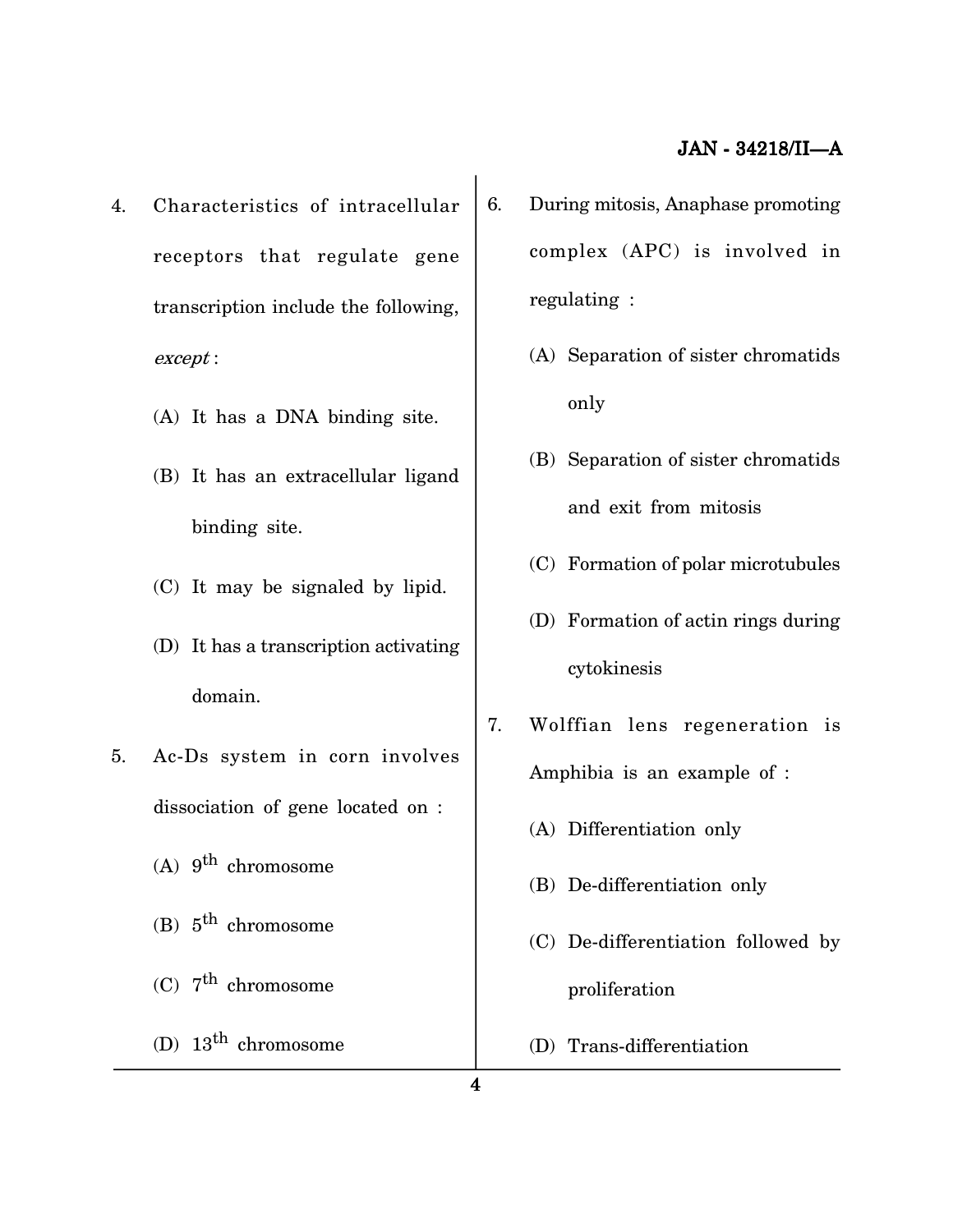- 8. Which among the following phenomena interfers with the balance theory of sex determination in Drosophila ?
	- (A) Linkage
	- (B) Non-disjunction
	- (C) Crossing over
	- (D) Environmental
- 9. A Fab fragment :
	- (A) is produced by pepsin treatment
	- (B) is produced by separation of heavy and light chains
	- (C) Binds antigen
	- (D) Lacks light chains
- 10. In prokaryotes, the sequence in <sup>m</sup>RNA that is recognized by the small subunit of ribosome during its translation is known as :
	- (A) UAG sequence
	- (B) Shine-Dalgarno sequence
	- (C) Pribnow box sequence
	- (D) AUG sequence
- 11. If an aqueous solution has a hydrogen ion concentration of  $10^{-3}$  M, what is the concentration of hydroxyl ion ?
	- $(A) 10^{-14}$  M
	- (B)  $10^{-10}$  M
	- $(C) 10^{-11}$  M
	- (D)  $10^{-12}$  M
- 12. Which of the following pair of amino acids belong to the class of polar amino acids ?
	- (A) Serine and aspargine
	- (B) Aspargine and alanine
	- (C) Serine and valine
	- (D) Valine and methionine
- 13. A non-protein amino acid canavanine, can be mistakenly incorporated in the place of............ into proteins.
	- (A) Arginine
	- (B) Cysteine
	- (C) Methionine
	- (D) Glycine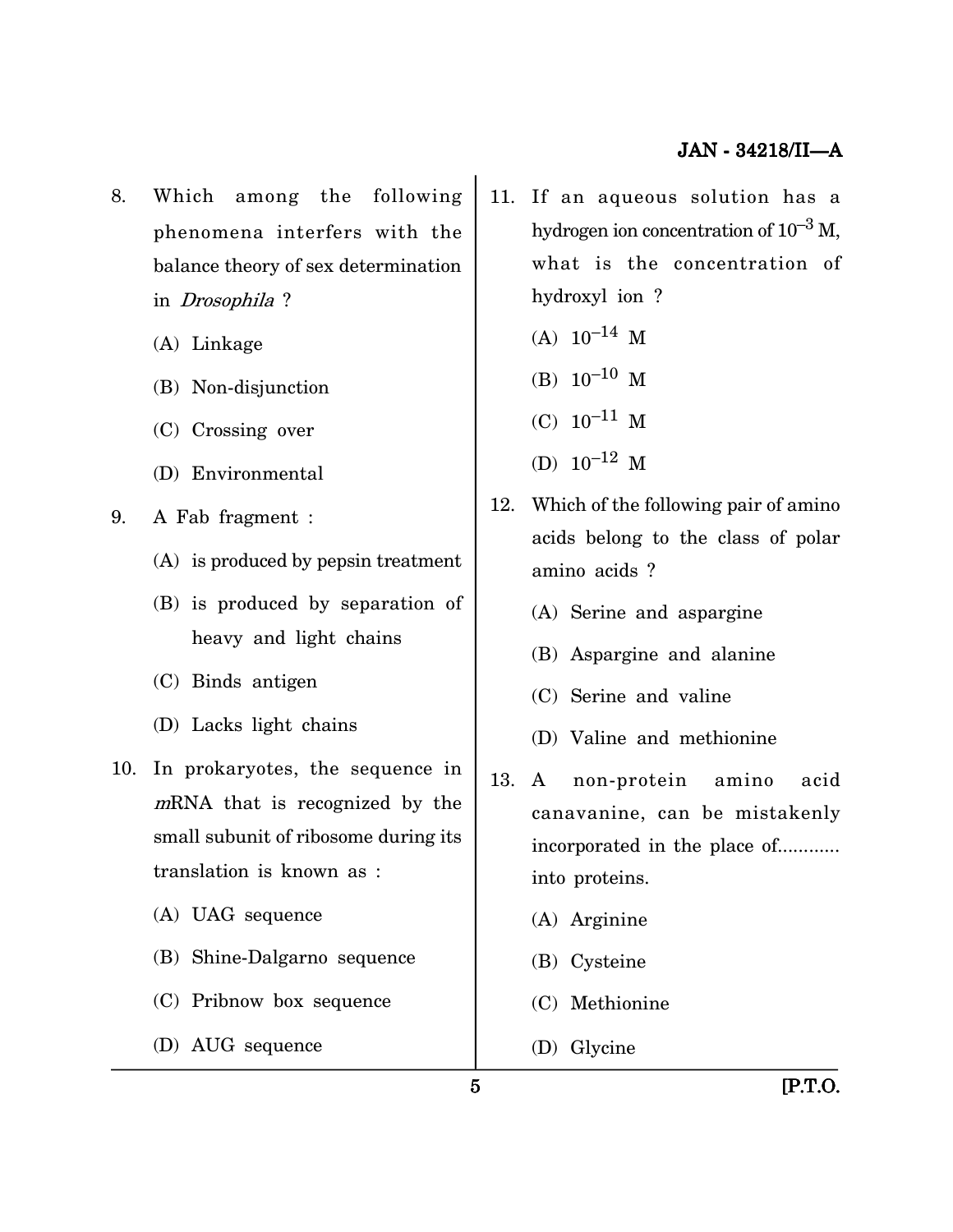- 14. Which of the following molecules binds with greater affinity to calcium hydroxy apatite column ?
	- (A) ATP
	- (B) RNA
	- (C) ss-DNA
	- (D) ds-DNA
- 15. Hydrogen bond can be formed between the pair of atoms such as :
	- (A) Hydrogen and Carbon
	- (B) Hydrogen and Nitrogen
	- (C) Oxygen and Nitrogen
	- (D) Oxygen and Carbon
- 16. Biosynthetic pathway of which of the following amino acids is similar to purine biosynthesis ?
	- (A) Proline
	- (B) Tryptophan
	- (C) Histidine
	- (D) Leucine
- 17. Budding is the chief mode of reproduction in :
	- (A) Pipewarts
	- (B) Stonewarts
	- (C) Bladderwarts
	- (D) Duckweeds
- 18. The role of double fertilization in angiosperms is to produce :
	- (A) Cotyledons
	- (B) Mesocarp
	- (C) Endosperm
	- (D) Endocarp
- 19. Cells can supercool to only about ................°C.  $(A)$  0  $(B) - 40$  $(C) - 80$  $(D) - 20$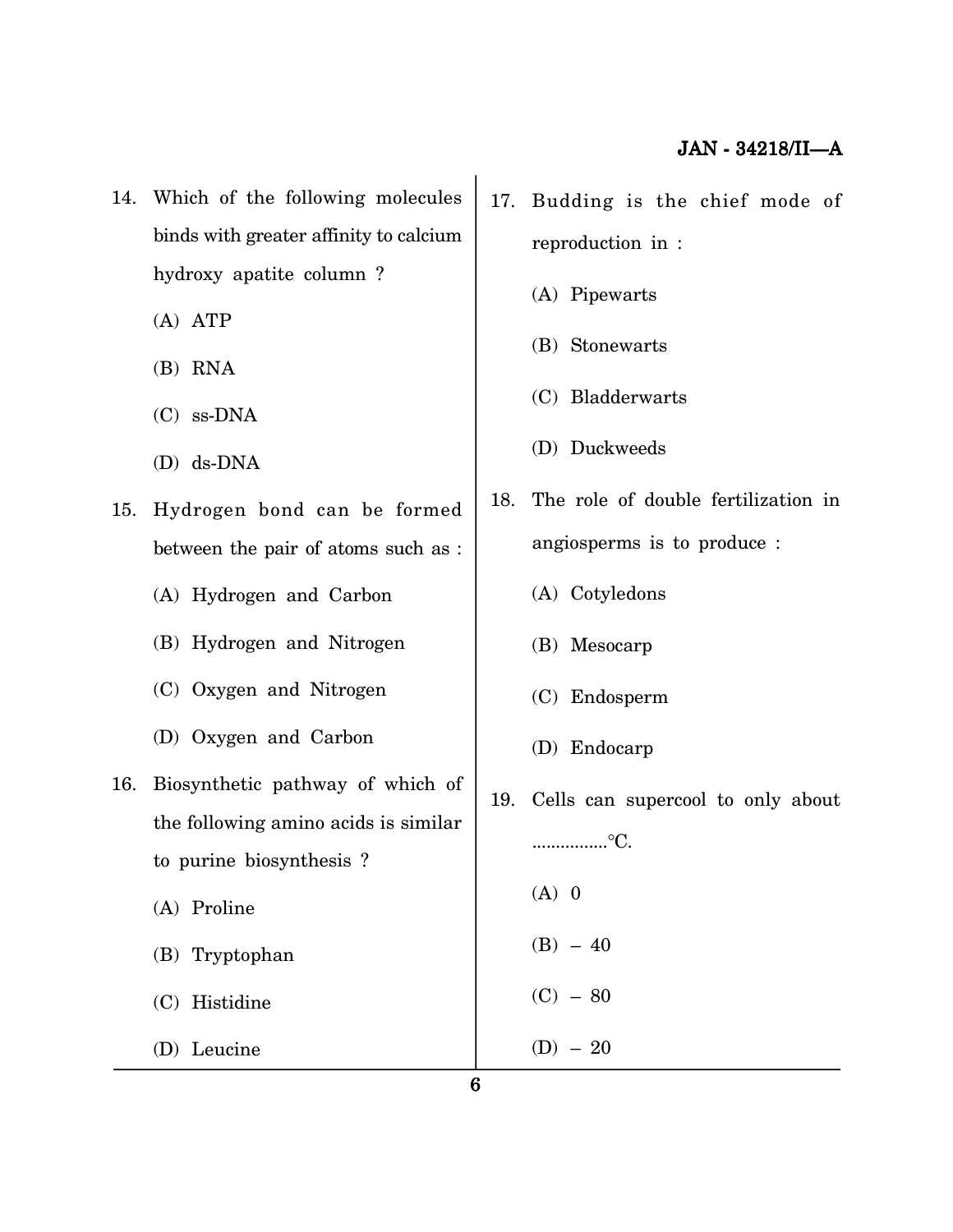- 20. Which one of the following is NOT a characteristic of Alzheimer's disease ?
	- (A) Loss of cholinergic neurons
	- (B) Loss of memory
	- (C) Sleep is disturbed
	- (D) Increase in number of cholinergic neurons
- 21. During fruit ripening, one of main hormones playing an important role is :
	- (A) Ethylene
	- (B) ABA
	- (C) Auxin
	- (D) Gibberellin
- 22. Apoplast transport of water in plants take place :
	- (A) Through non-living portion of the plant
	- (B) Through living cells of the plant
	- (C) By both living and non-living portion of the plant
	- (D) Through plasmodesmata
- 23. Fluorescent dyes absorb light at one wavelength and emit it at another longer wavelength. This can be examined under :
	- (A) Fluorescence Microscope
	- (B) Stereozoom Microscope
	- (C) Electron Microscope
	- (D) Dissecting Microscope
- 24. Which of the following represents triplet repeat disorder ?
	- (A) Huntington's disease
	- (B) Cystic fibrosis
	- (C) Xeroderma pigmentosum
	- (D) Phenylketonuria
- 25. Polycistronic transcription units are common in :
	- (A) Archae
	- (B) Bacteria
	- (C) Eukarya
	- (D) Both Archae and Bacteria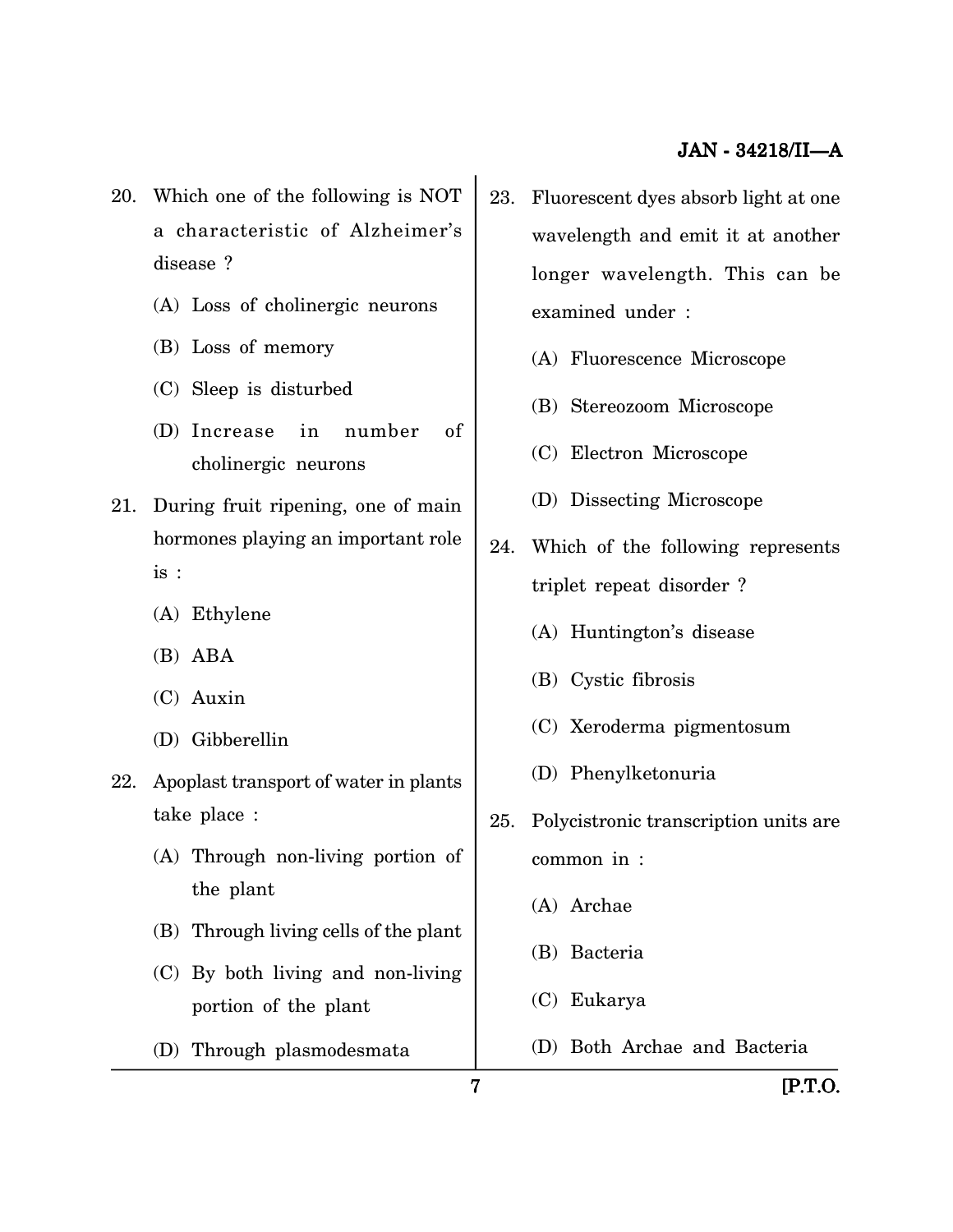- 26. What will be the frequency of AABB individuals from mating of two AaBb individuals ?
	- (A) 1/64
	- (B) 1/16
	- (C) 1/4
	- (D) 3/16
- 27. Which of the following is a bypass to DNA damage repair system ?
	- (A) Base excision repair
	- (B) SOS
	- (C) Nucleotide excision repair
	- (D) Homologous repair system
- 28. The phenotypic ratio obtained in  $F_2$ is 2 : 1 in the progeny of cross due to presence of :
	- (A) Dominant allele
	- (B) Recessive allele
	- (C) Lethal allele
	- (D) Co-dominant allele
- 29. The technique of radiocarbon dating has been used to estimate the age of fossilized life forms. What is the approximate half-life of carbon-14 ?
	- (A) 550 years
	- (B) 5,500 years
	- (C) 55,000 years
	- (D) 5,50,000 years
- 30. Lamarck's theory of organic evolution is popularly known as :
	- (A) Inheritance of acquired characters
	- (B) Descent with change
	- (C) Continuity of germplasm
	- (D) Natural selection
- 31. The Sewall Wright effect occurs because of :
	- (A) Mutation
	- (B) Decline in population
	- (C) Increase in population
	- (D) Variation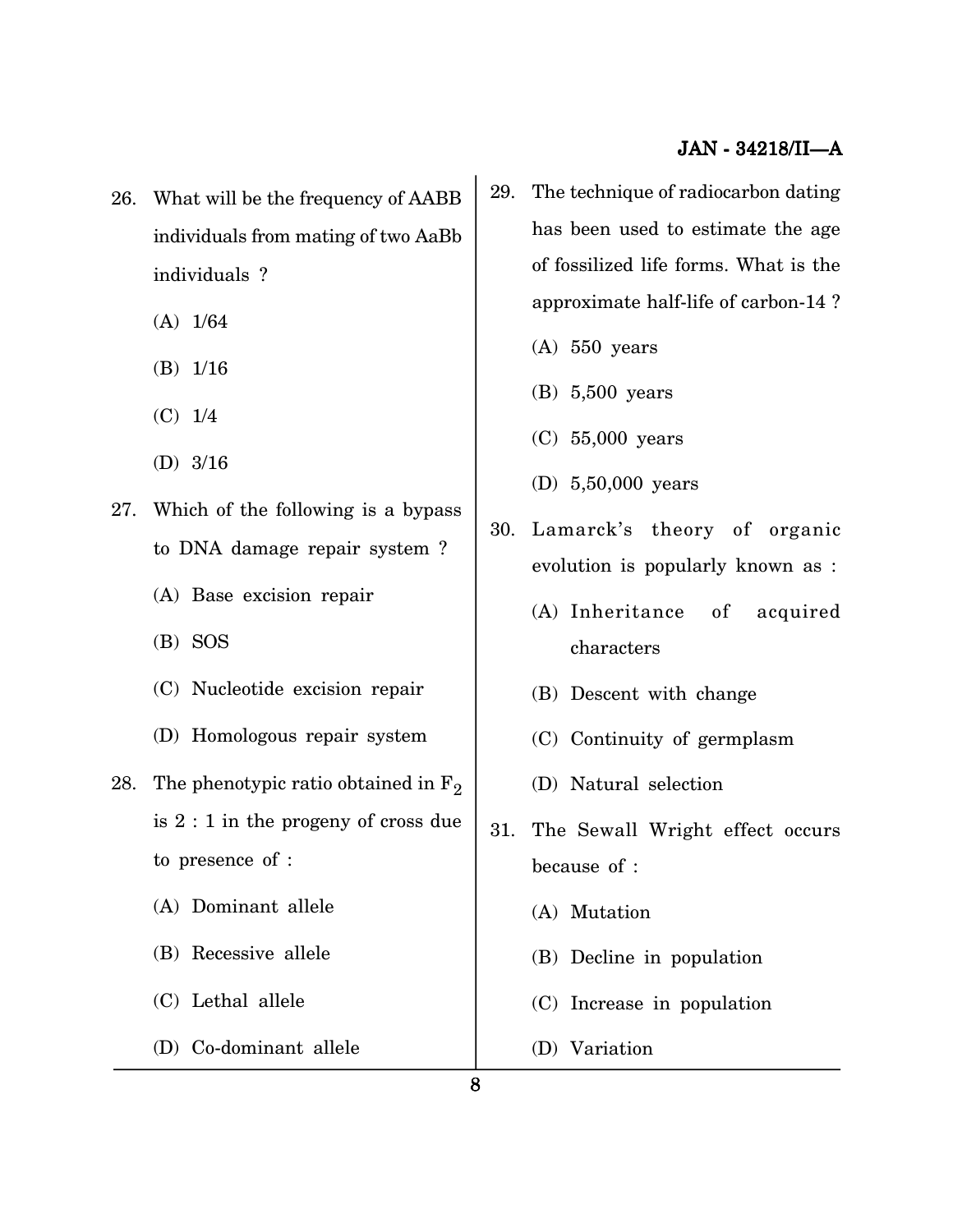- 32. Quinine, an anti-malarial drug is produced by which of the following plant ?
	- (A) Ephedra
	- (B) Rauwolfia
	- (C) Cinchona
	- (D) Podophyllum
- 33. All the seemingly similar ancestors who are on the direct line of evolution of man are grouped into a single family Hominidae. All of the following belong to Hominidae, except :
	- (A) Proconsul
	- (B) Australopithecus
	- (C) Ramapithecus
	- (D) Therapsids
- 34. A species inhabiting different geographical regions is known as :
	- (A) Sympatric
	- (B) Allopatric
	- (C) Sibling
	- (D) Biospecies
- 35. Some traits are considered more important than others in :
	- (A) Taxonomy
	- (B) Cladistics
	- (C) Phenetics
	- (D) Systematics
- 36. Supplemental nicotinamide or its analogue niacin relieves the dietary deficiency disease known as :
	- (A) Pernicious anaemia
	- (B) Marasmus
	- (C) Megaloblastic anaemia
	- (D) Pellagra
- 37. Best example of a microbial insecticide is :
	- (A) B. subtilis
	- (B) B. polymyxa
	- (C) B. thuringensis
	- (D) B. lechiniformis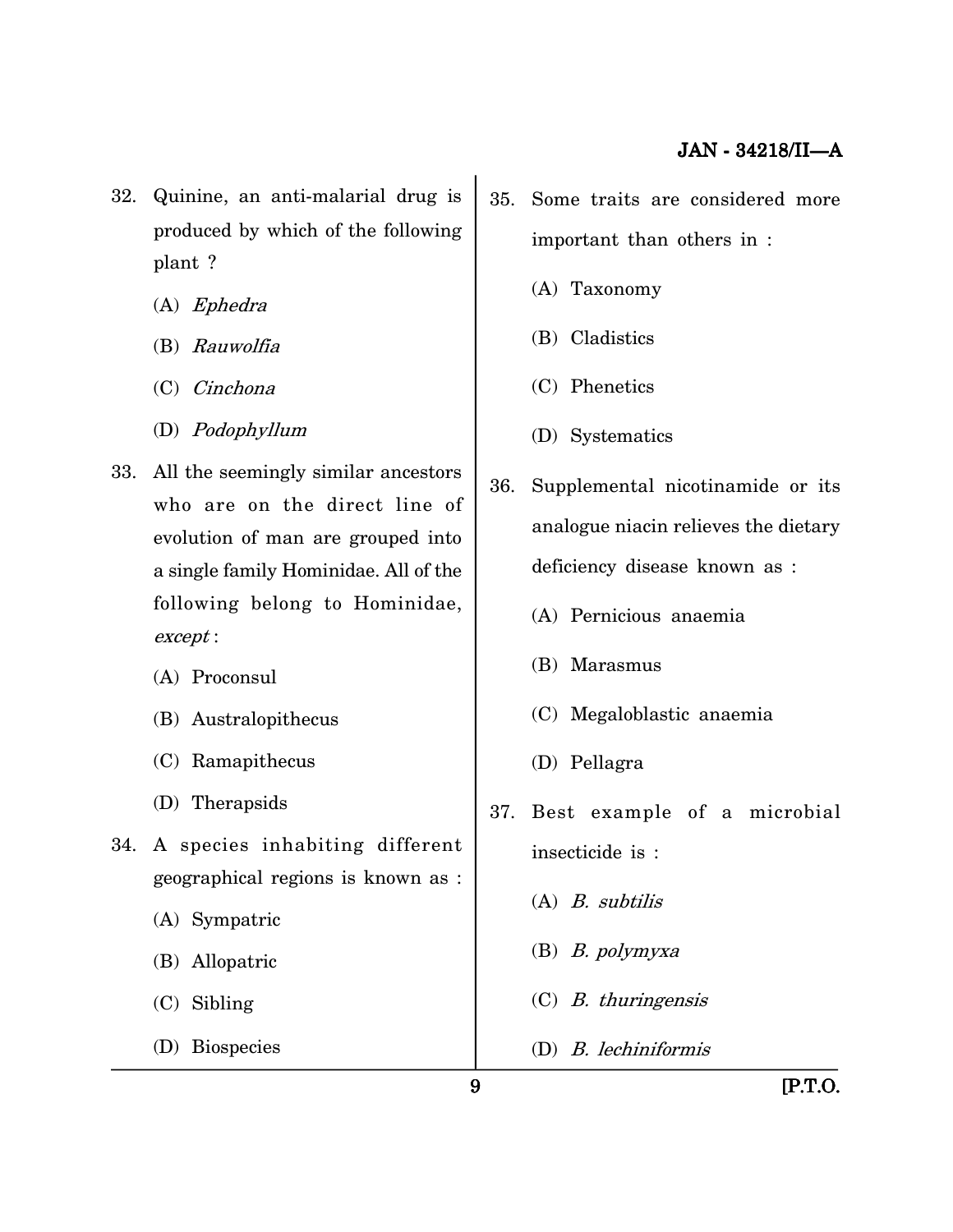- 38. Hotspots are the regions of :
	- (A) Rarity
	- (B) Endemism
	- (C) Endangered species
	- (D) Diversity
- 39. Variation maintained in a population with Mendelian inheritance is explained by :
	- (A) Natural selection theory
	- (B) Blending inheritance theory
	- (C) Hardy-Weinberg principle
	- (D) Spontaneous generation theory
- 40. Based on molecular evolution, which one of the following is close to humans ?
	- (A) Orangutans
	- (B) Gibbons
	- (C) African apes
	- (D) Lemur
- 41. A directional process of species replacement over a period of time in a community is termed as :
	- (A) Climate change
	- (B) Community change
	- (C) Competition
	- (D) Succession
- 42. Which of the following statements is NOT true ?
	- (A) Directional selection shifts the overall make up of the population by favouring variants of one extreme.
	- (B) Stabilizing selection acts against extreme phenotypes.
	- (C) In diversifying selection, no extreme phenotypes are favoured.
	- (D) In stabilizing selection, genetic polymorphism is maintained.
- 43. The pond ecosystem is characterised by :
	- (A) Inverted pyramid of biomass
	- (B) Inverted pyramid of numbers
	- (C) Upright pyramid of biomass
	- (D) Inverted pyramid of energy
- 44. Ecological studies of a population are known as :
	- (A) Autecology
	- (B) Synecology
	- (C) Demecology
	- (D) Systematics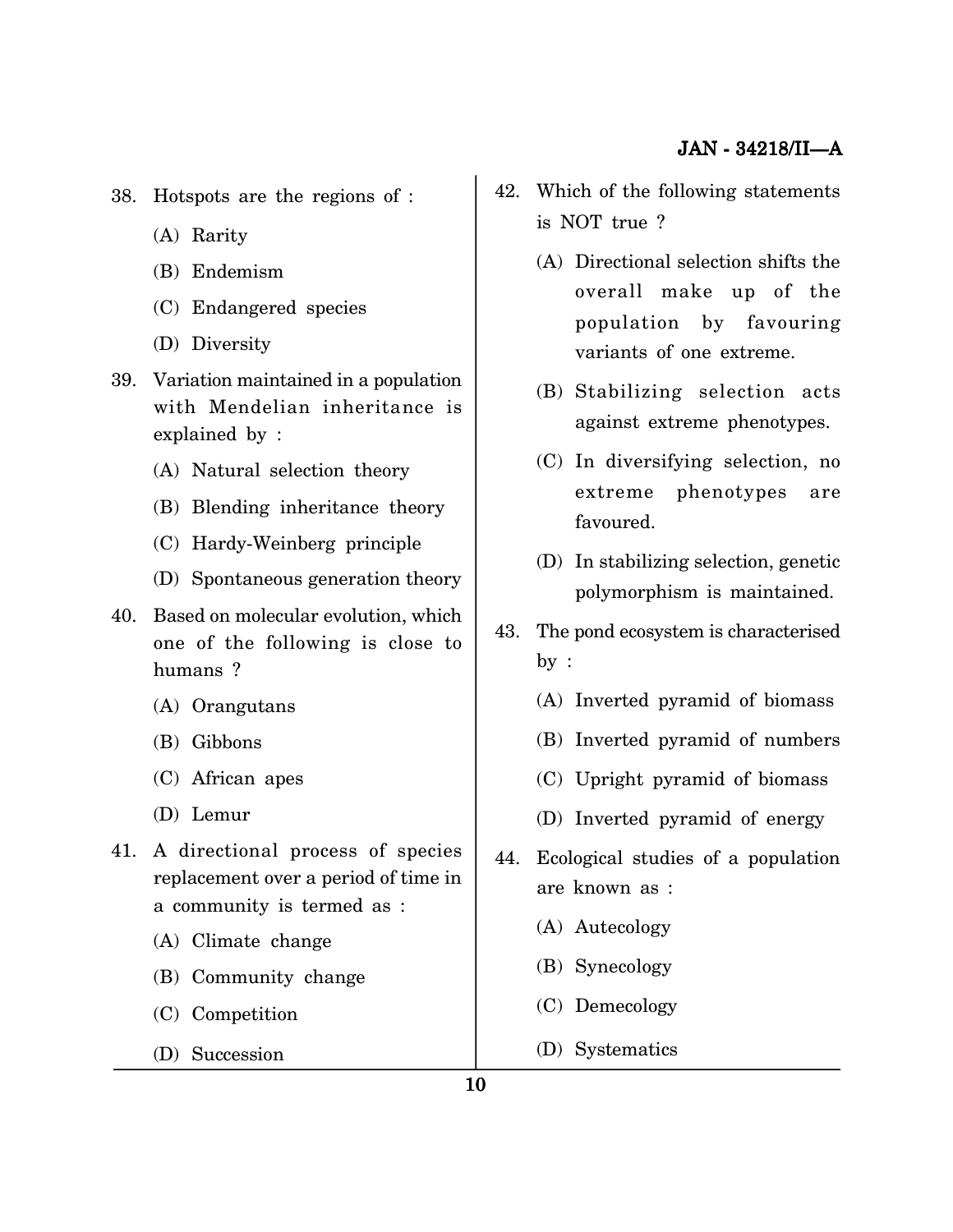- 45. What is the name of the First National Park of India established in 1936 ?
	- (A) Kaziranga
	- (B) Ranthambore
	- (C) Jim Corbett
	- (D) Hailey
- 46. Cold sterilization refers to the preservation of food by :
	- (A) Radiation
	- (B) Dehydration
	- (C) Lyophilization
	- (D) Refrigeration
- 47. Which of the following is not ex-situ conservation strategies ?
	- (A) Botanical gardens
	- (B) National Park
	- (C) Zoos
	- (D) Seed Bank
- 48. The system based exclusively upon face of observed characters without direct reference to phylogeny is called :
	- (A) Natural classification
	- (B) Phylogenetic classification
	- (C) Phenetic classification
	- (D) Evolutionary classification
- 49. The scientific names of animals from sub-genera and above are :
	- (A) Uninomial
	- (B) Binomial
	- (C) Trinomial
	- (D) Polynomial
- 50. The system of ''binomial name'' was devised by :
	- (A) Augustin DeCandolle
	- (B) Alphonse DeCandolle
	- (C) Caspar Baubin
	- (D) Carl Linnaeus